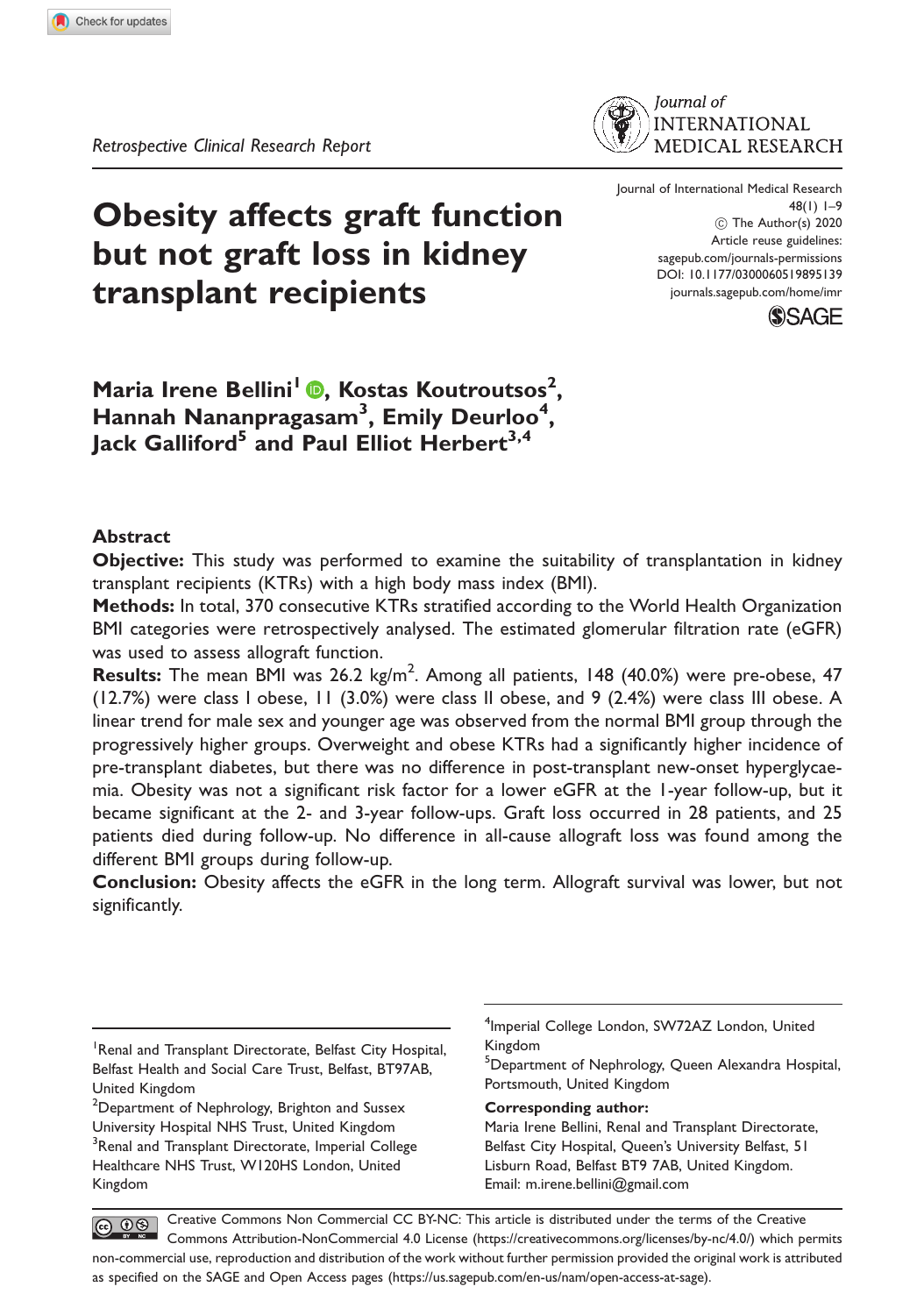### Keywords

Obesity, kidney transplant, body mass index, kidney function, bariatric surgery, estimated glomerular filtration rate

Date received: 7 September 2019; accepted: 25 November 2019

## Abbreviations

BMI: body mass index KTR: kidney transplant recipient eGFR: estimated glomerular filtration rate

## Introduction

No consensus has been established in terms of the waitlist cut-off for a high body mass index (BMI) in kidney transplant candidates worldwide. The latest national guidelines in the United Kingdom<sup>1</sup> no longer recommend considering the BMI as a standalone criteria; however, controversy still exists among various institutions that adopt different immunosuppressive regimens in accepting bariatric patients with end-stage renal disease for transplantation. Aside from an increased perioperative risk for this subcategory of patients undergoing major surgery, $\frac{2}{\pi}$  the justification of selecting kidney transplant candidates based on the World Health Organization definition of obesity<sup>3</sup> lies on optimisation of those patients who will benefit more from the limited organ donor resource. Some institutions have therefore introduced bariatric surgery as an effective bridge to increase the eligibility of obese kidney transplant candidates.<sup>4</sup> However, there is an argument against weight loss while on the waiting list for deceased-donor kidney transplantation although obesity negatively affects posttransplant outcomes.<sup>5</sup> One important consideration is that the muscle mass and protein storage levels are critical outcome determinants in dialysed patients; additionally, a high BMI cannot properly distinguish between patients with sarcopenia and those with adiposity. Furthermore, patients with a high BMI are often better respondents to the stress of deleterious infections than are other frail and poorly nourished patients; this is commonly called the 'obesity paradox'.<sup>6</sup>

The present study was performed to report our centre's experience and the mid-term outcomes of a cohort of kidney transplant recipients (KTRs) who underwent treatment with a steroid-sparing immunosuppressive protocol. We compared patient and graft survival between obese and non-obese recipients in a stratified manner.

# **Methods**

This study was performed in accordance with the principles of the Declaration of Helsinki. Data were prospectively collected on consecutive single KTRs who underwent transplantation from January 2014 to March 2016. All patients underwent treatment with a steroid-sparing immunosuppressive regimen (7-day course of steroids) with alemtuzumab induction and tacrolimus monotherapy (trough level, 5–8 ng/mL) or interleukin-2 induction with tacrolimus (trough level,  $8-12$  ng/mL) and mycophenolate mofetil. If a patient was not already being treated with steroids and mycophenolate mofetil, these drugs were only introduced to treat rejection. The BMI, measured as weight in kilograms divided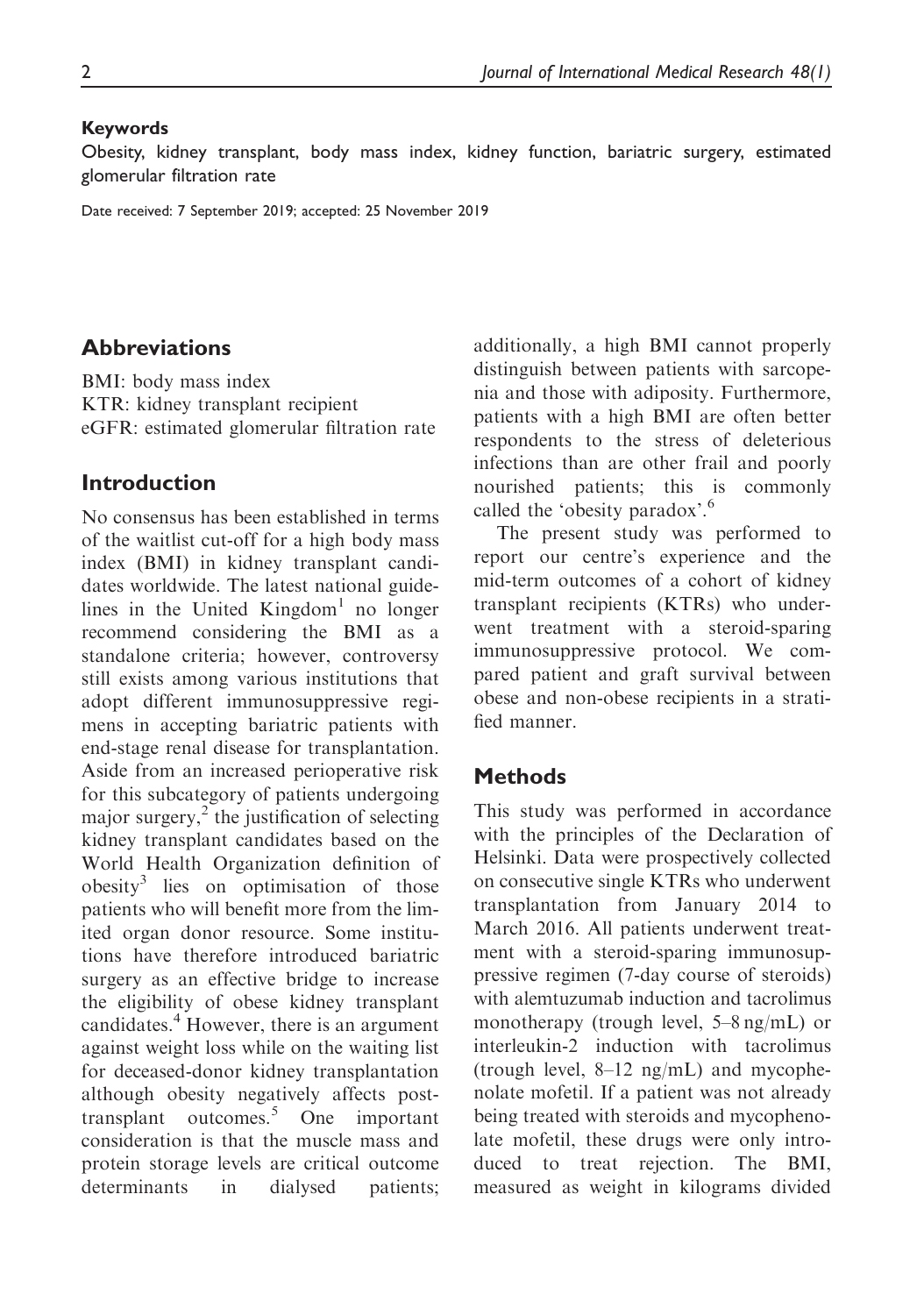by the square of height in meters, was grouped according to the World Health Organization classification. The patients were divided into three weight classes according to their BMI: underweight and normal  $(n = 154, 42\%)$ , overweight  $(n = 146, 39\%)$ , and obese ( $n = 70$ , 19%).

As a measure of allograft function, the estimated glomerular filtration rate (eGFR) calculated with the Modification of Diet in Renal Disease equation<sup>7</sup> was determined at 3, 6, 12, 24, and 36 months posttransplantation. Both in-hospital and outpatient clinic records were considered. Delayed graft function was defined as a need for dialysis within 1 week of transplantation with a perfused graft. Graft survival was measured by the composite endpoint of all-cause graft failure, including failure due to death.

Continuous variables are presented as  $mean \pm$  standard deviation. Analysis of variance and the t test were used to compare continuous variables between groups. Pearson's  $\chi^2$  test was performed for nominal or nonparametric variables. The Kaplan–Meier method was applied for survival analysis. The confidence interval was set to  $95\%$ , and P was considered significant at <0.05. Analysis was performed using IBM SPSS Version 20.0 (IBM Corp., Armonk, NY, USA).

# **Results**

In total, 370 patients underwent kidney transplantation during the study period. The mean BMI of the overall cohort was 26.2  $\text{kg/m}^2$ . The study population comprised 148 (40.0%) pre-obese, 47 (12.7%) class I obese, 11 (3.0%) class II obese, and 9 (2.4%) class III obese patients. Table 1 shows the differences in baseline characteristics among the six weight classes. Although there were statistically significant differences in all variables assessed among the groups, only male sex and younger age demonstrated a linear trend from the normal group moving through the progressively heavier groups. Overweight and obese KTRs had a significantly higher incidence of pre-transplant diabetes  $(p = 0.021)$ . No difference was found in post-transplant new-onset hyperglycaemia among the groups.

Immunosuppression induction with interleukin-2 versus alemtuzumab did not differ according to BMI class (Table 1). Obesity was a significant risk factor for a lower eGFR at 3 and 6 months posttransplant; interestingly, however, while this was not a persistent finding at the 1-year follow-up, it became significant again at the 2- and 3-year follow-ups (Figure 1). Delayed graft function was not significantly different among the BMI classes. Additionally, no significant difference was found in the hospital length of stay between the non-obese and obese groups (Table 2).

Overall, 28 patients experienced graft loss and 25 patients died during follow-up. Forty-five allografts were lost in total; among these patients, nine died after allograft failure. To examine all-cause allograft loss, the patients were stratified into three groups: underweight and normal ( $n = 164$ , 41.3%), overweight ( $n = 152$ , 38.3%), and obese  $(n = 72, 18.1\%)$ . As shown in Figure 2, Kaplan–Meier analysis showed no difference in all-cause allograft loss among the different BMI groups during a mean follow-up of 42 months (range, 0–58 months). The allograft survival rate was lower in obese patients, but not significantly. Regression analysis revealed no added risk for graft loss in overweight patients (hazard ratio, 1.261;  $p = 0.51$ ; 95% confidence interval, 0.63–2.53) and obese  $0.63-2.53$  and obese patients (hazard ratio, 1.089;  $p = 0.84$ ; 95% confidence interval, 0.48–2.45) compared with recipients of normal weight when controlled by recipient ethnicity,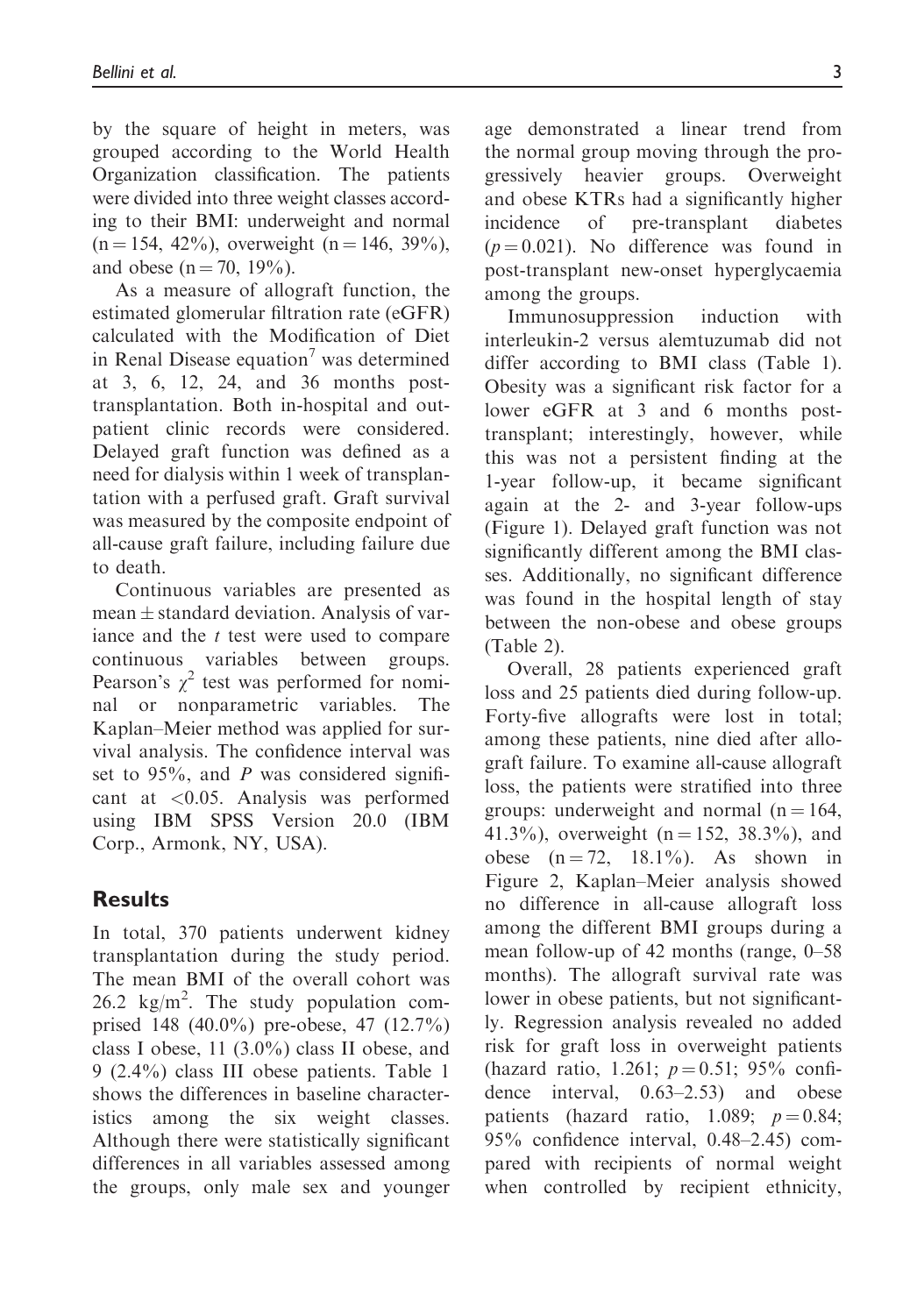|                         | うりこうこうじょうこう                                |                                    |                                      |                                           |                                                                                                                                                                                                                                                                                                                                    |                                           |                |
|-------------------------|--------------------------------------------|------------------------------------|--------------------------------------|-------------------------------------------|------------------------------------------------------------------------------------------------------------------------------------------------------------------------------------------------------------------------------------------------------------------------------------------------------------------------------------|-------------------------------------------|----------------|
|                         | Underweight<br>$<$ 18.5)<br>$\overline{B}$ | $(18.5 \leq$ BMI $<$ 25)<br>Normal | $(25 \leq$ BMI $<$ 30)<br>Overweight | $(30 \leq$ BMI $<$ 35)<br>Class I obesity | $(35 \leq$ BMI $<$ 40)<br>Class II obesity                                                                                                                                                                                                                                                                                         | Class III obesity<br>$(BM \geq 40)$       | $\overline{a}$ |
| Patients                | 17(5)                                      | 37 (37)                            | 46 (39)                              |                                           | $\frac{1}{2}$                                                                                                                                                                                                                                                                                                                      | $\circ$ (2)                               |                |
| Mean age, years         | $41.2 \pm 16.1$                            | $50.4 \pm 13.1$                    | $55.7 \pm 11.5$                      | $50(14)$<br>$56.5 \pm 9.8$                | $50.1 + 9.7$                                                                                                                                                                                                                                                                                                                       | $51.3 \pm 11.9$                           | $0.001$        |
| Sex                     |                                            |                                    |                                      |                                           |                                                                                                                                                                                                                                                                                                                                    |                                           |                |
| (Male)                  | 5(28)                                      | 88 (64)                            | 108(73)                              | 30 (64)                                   | 6(55)                                                                                                                                                                                                                                                                                                                              | (78)                                      | 0.006          |
| Recipient ethnicity     |                                            |                                    |                                      |                                           |                                                                                                                                                                                                                                                                                                                                    |                                           |                |
|                         |                                            | 48 (35)                            | 60 (41)                              | 13 (28)                                   |                                                                                                                                                                                                                                                                                                                                    |                                           | 0.081          |
| Asian<br>Black          | $7 = 39$<br>$7 = 39$<br>$\tilde{\sim}$     | $\widetilde{\Xi}$<br>$\frac{6}{2}$ | $\circ$                              | (17)                                      |                                                                                                                                                                                                                                                                                                                                    |                                           |                |
| Caucasian               |                                            | (35)<br>$\frac{48}{9}$             |                                      |                                           |                                                                                                                                                                                                                                                                                                                                    |                                           |                |
| Mixed                   | 6(33)                                      | $\frac{1}{2}$<br>25                | 58 (39)<br>21 (14)                   | $\frac{(40)}{7}$                          | $40000$<br>$+0000$                                                                                                                                                                                                                                                                                                                 | $0 = 52$<br>$- 0.22$                      |                |
| Donor type              |                                            |                                    |                                      |                                           |                                                                                                                                                                                                                                                                                                                                    |                                           |                |
| Deceased                | 7(39)                                      | <u>ଚ୍</u><br>$\frac{6}{6}$         | 99 (67)                              |                                           |                                                                                                                                                                                                                                                                                                                                    |                                           | 0.145          |
| Live related            |                                            | $\overline{2}$                     | $\frac{3}{2}$<br>$\frac{6}{2}$       |                                           |                                                                                                                                                                                                                                                                                                                                    |                                           |                |
| Live unrelated          | $6(33)$<br>5 (28)                          | 22 (16)<br>19 (14)<br>31 (23)      | 30 (20)                              |                                           |                                                                                                                                                                                                                                                                                                                                    |                                           |                |
| Pre-transplant diabetes | $\circledcirc$                             |                                    | 49 (33)                              | 33 (70)<br>7 (15)<br>7 (15)<br>20 (43)    | $\begin{pmatrix} 0 & 0 & 0 \\ 0 & 0 & 0 \\ 0 & 0 & 0 \\ 0 & 0 & 0 \\ 0 & 0 & 0 \\ 0 & 0 & 0 \\ 0 & 0 & 0 \\ 0 & 0 & 0 \\ 0 & 0 & 0 \\ 0 & 0 & 0 \\ 0 & 0 & 0 \\ 0 & 0 & 0 \\ 0 & 0 & 0 \\ 0 & 0 & 0 \\ 0 & 0 & 0 \\ 0 & 0 & 0 & 0 \\ 0 & 0 & 0 & 0 \\ 0 & 0 & 0 & 0 \\ 0 & 0 & 0 & 0 & 0 \\ 0 & 0 & 0 & 0 & 0 \\ 0 & 0 & 0 & 0 & $ |                                           | 0.021          |
| Induction               |                                            |                                    |                                      |                                           |                                                                                                                                                                                                                                                                                                                                    |                                           |                |
| Interleukin-2           |                                            | 12(9)                              | $\frac{1}{2}$                        |                                           | $\frac{1}{2}$                                                                                                                                                                                                                                                                                                                      | $\begin{array}{c} 1 \ 69 \ 8 \end{array}$ | 0.791          |
| Alemtuzumab             | (68)                                       | 125(91)                            | 137 (93)                             | $\frac{2(4)}{45(96)}$                     | (100)                                                                                                                                                                                                                                                                                                                              |                                           |                |
|                         |                                            |                                    |                                      |                                           |                                                                                                                                                                                                                                                                                                                                    |                                           |                |

Table 1. Patients' demographic characteristics. Table 1. Patients' demographic characteristics.

BMI is given in  $kg/m<sup>2</sup>$ .

BMI is given in kg/m<sup>2</sup>.<br>Data are presented as n (%) or mean±standard deviation.<br>BMI, body mass index. standard deviation. Data are presented as n (%) or mean  $\pm$ 

BMI, body mass index.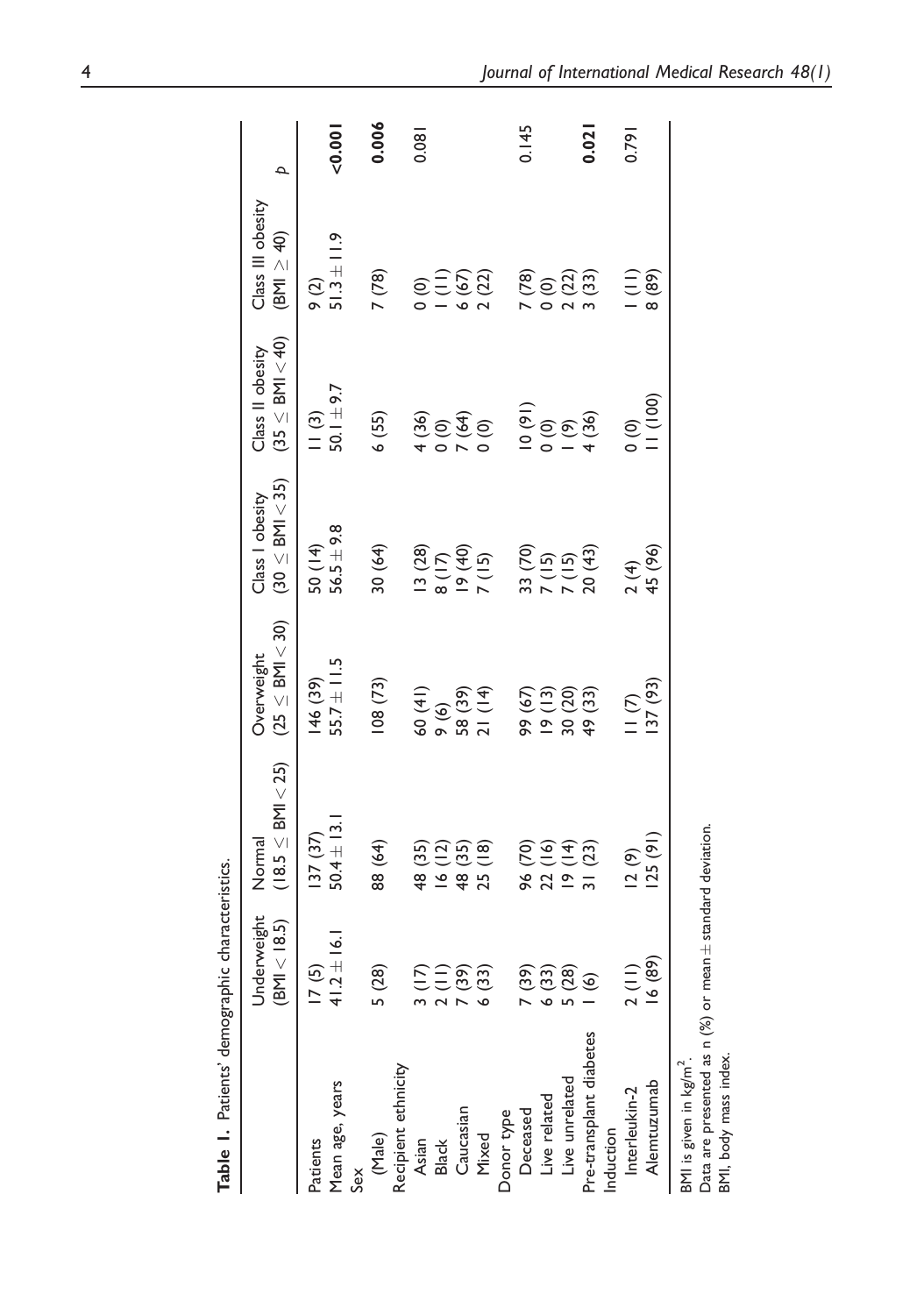

Figure 1. Kidney function during follow-up.

age, sex, living versus deceased donors, and total number of mismatches.

### **Discussion**

In the present study, we investigated the effect of the BMI on kidney transplant outcomes. We previously demonstrated that allograft survival was not affected by the recipient being obese or of normal weight at the 1-year follow-up<sup>8</sup>; we further enhanced the prospective of transplantation rather than dialysis with the results reported herein. Allograft survival was not significantly lower at 2 and 3 years (Figure 2); therefore, obese patients benefit from kidney transplantation to the same extent as patients with a normal BMI. The eGFR was significantly lower in obese patients after the first year, as shown in Figure 1, but this should be interpreted under consideration of the general concept that an elevated BMI, waist circumference, and waist-to-height ratio are independent risk factors for a decline in the eGFR in individuals with a normal or reduced eGFR.<sup>9</sup> The post-transplant scenario is therefore a highly recommended time period during which to encourage weight loss and discuss the pros and cons of different strategies to achieve this. $^{10}$  If avoiding steroids is beneficial in the first year after transplant, the outcomes in the mid and long term will be influenced by the other concomitant conditions that obesity induces, namely metabolic syndrome and diabetes, hypertension, and increased risks of cardiovascular and chronic kidney disease.<sup>11</sup>

What strategies can be implemented to preserve graft function? In KTRs, lifestyle and nutritional interventions have lower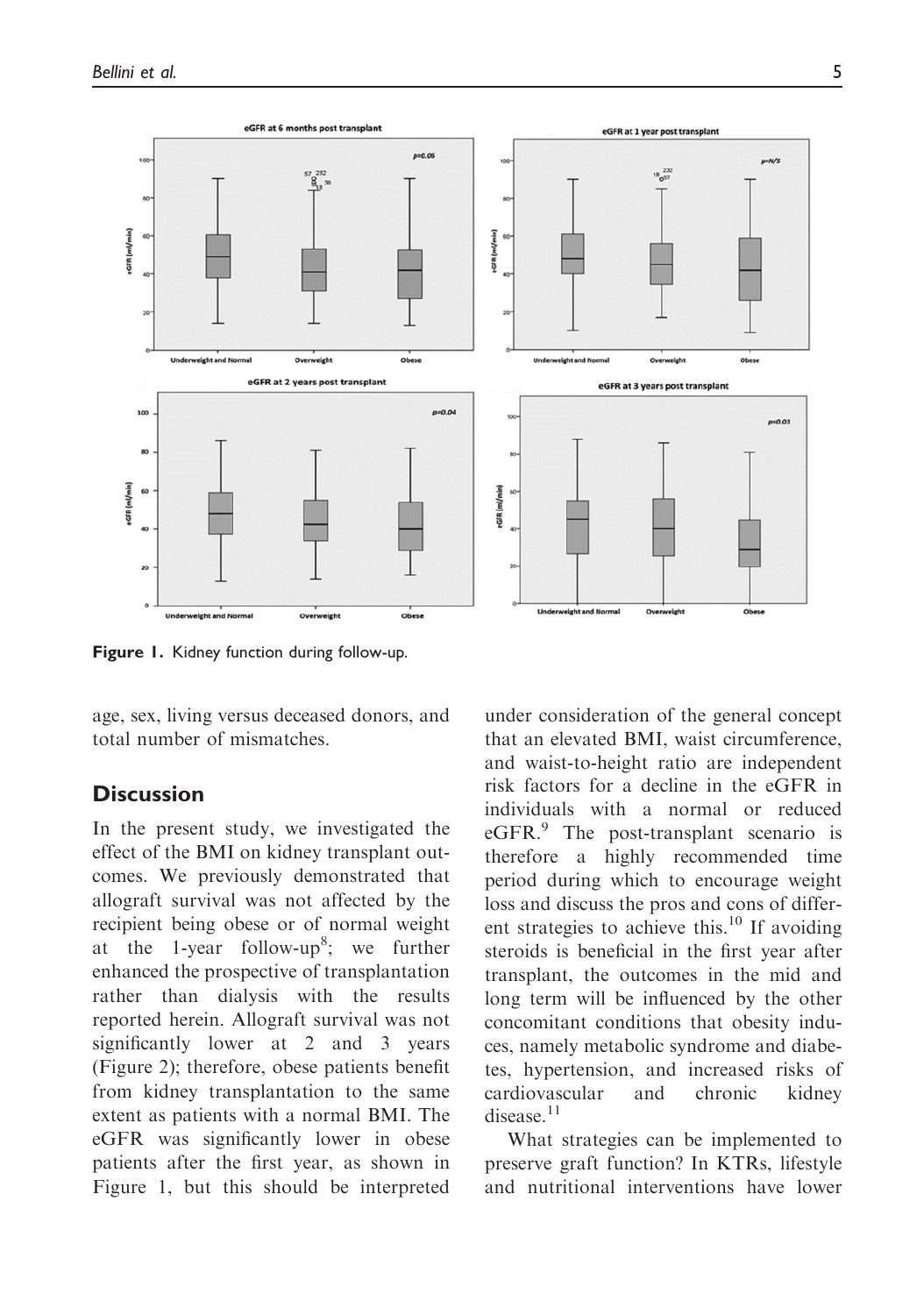|                                   | <b>Jnderweight</b><br>(BMI < 18.5) | $(18.5 \leq$ BMI < 25) $(25 \leq$ BMI < 30) $(30 \leq$ BMI < 35)<br>Normal          | Overweight                                                                                   | Class I obesity                                                                      | $(35 \leq$ BMI $<$ 40)<br>Class II obesity                                                                                                                                                                                                                                                 | Class III obesity<br>$(BM \geq 40)$                                             |      |
|-----------------------------------|------------------------------------|-------------------------------------------------------------------------------------|----------------------------------------------------------------------------------------------|--------------------------------------------------------------------------------------|--------------------------------------------------------------------------------------------------------------------------------------------------------------------------------------------------------------------------------------------------------------------------------------------|---------------------------------------------------------------------------------|------|
| Graft function                    |                                    |                                                                                     |                                                                                              |                                                                                      |                                                                                                                                                                                                                                                                                            |                                                                                 |      |
| Delayed                           |                                    |                                                                                     |                                                                                              |                                                                                      |                                                                                                                                                                                                                                                                                            |                                                                                 | 0.27 |
| Immediate                         |                                    |                                                                                     |                                                                                              |                                                                                      |                                                                                                                                                                                                                                                                                            |                                                                                 |      |
| Primary dysfunction               |                                    |                                                                                     |                                                                                              |                                                                                      |                                                                                                                                                                                                                                                                                            |                                                                                 |      |
| ength of stay                     |                                    |                                                                                     |                                                                                              |                                                                                      |                                                                                                                                                                                                                                                                                            |                                                                                 |      |
| Post-treatment hyperglycaemia     |                                    |                                                                                     |                                                                                              |                                                                                      |                                                                                                                                                                                                                                                                                            |                                                                                 |      |
| Death-censored graft failure      |                                    |                                                                                     |                                                                                              |                                                                                      |                                                                                                                                                                                                                                                                                            |                                                                                 |      |
| Death                             |                                    |                                                                                     |                                                                                              |                                                                                      |                                                                                                                                                                                                                                                                                            |                                                                                 |      |
| Death with functioning graft      |                                    |                                                                                     |                                                                                              |                                                                                      |                                                                                                                                                                                                                                                                                            |                                                                                 |      |
| Overall grafts lost               |                                    | 27 (20)<br>109 (80)<br>1 (1)<br>1 (1)<br>1 (3)<br>1 (4)<br>5 (4)<br>5 (4)<br>1 (12) | 29 (20)<br>1   6 (78)<br>3 (2)<br>3 (2)<br>1 3 (2)<br>1   2 (2)<br>3 (2)<br>3 (2)<br>8   1 8 | 8 (17)<br>39 (83)<br>0 (0)<br>4 (9)<br>4 (9)<br>5 (16)<br>3 (16)<br>2 (16)<br>3 (16) | $\begin{array}{l} 2(18) \\ 2(82) \\ 6(81) \\ 151 + 9(81) \\ 151 + 9(81) \\ 161 + 9(81) \\ 171 + 9(81) \\ 181 + 9(81) \\ 191 + 9(81) \\ 101 + 9(81) \\ 1121 + 9(81) \\ 1131 + 9(81) \\ 1231 + 9(81) \\ 1331 + 9(81) \\ 1431 + 9(81) \\ 1531 + 9(81) \\ 1631 + 9(81) \\ 1731 + 9(81) \\ 183$ | 5 (56)<br>4 (44)<br>0 (0)<br>0 (0)<br>0 (0)<br>0 (1)<br>0 (1)<br>0 (1)<br>0 (1) |      |
| BMI is given in kg/m <sup>2</sup> |                                    |                                                                                     |                                                                                              |                                                                                      |                                                                                                                                                                                                                                                                                            |                                                                                 |      |

Table 2. Transplantation outcomes. Table 2. Transplantation outcomes.

Data are presented as n (%) or mean  $\pm$  standard deviation.<br>BMI, body mass index. Bold values are statistically significant values. BMI, body mass index. Bold values are statistically significant values. standard deviation. Data are presented as n (%) or mean  $\pm$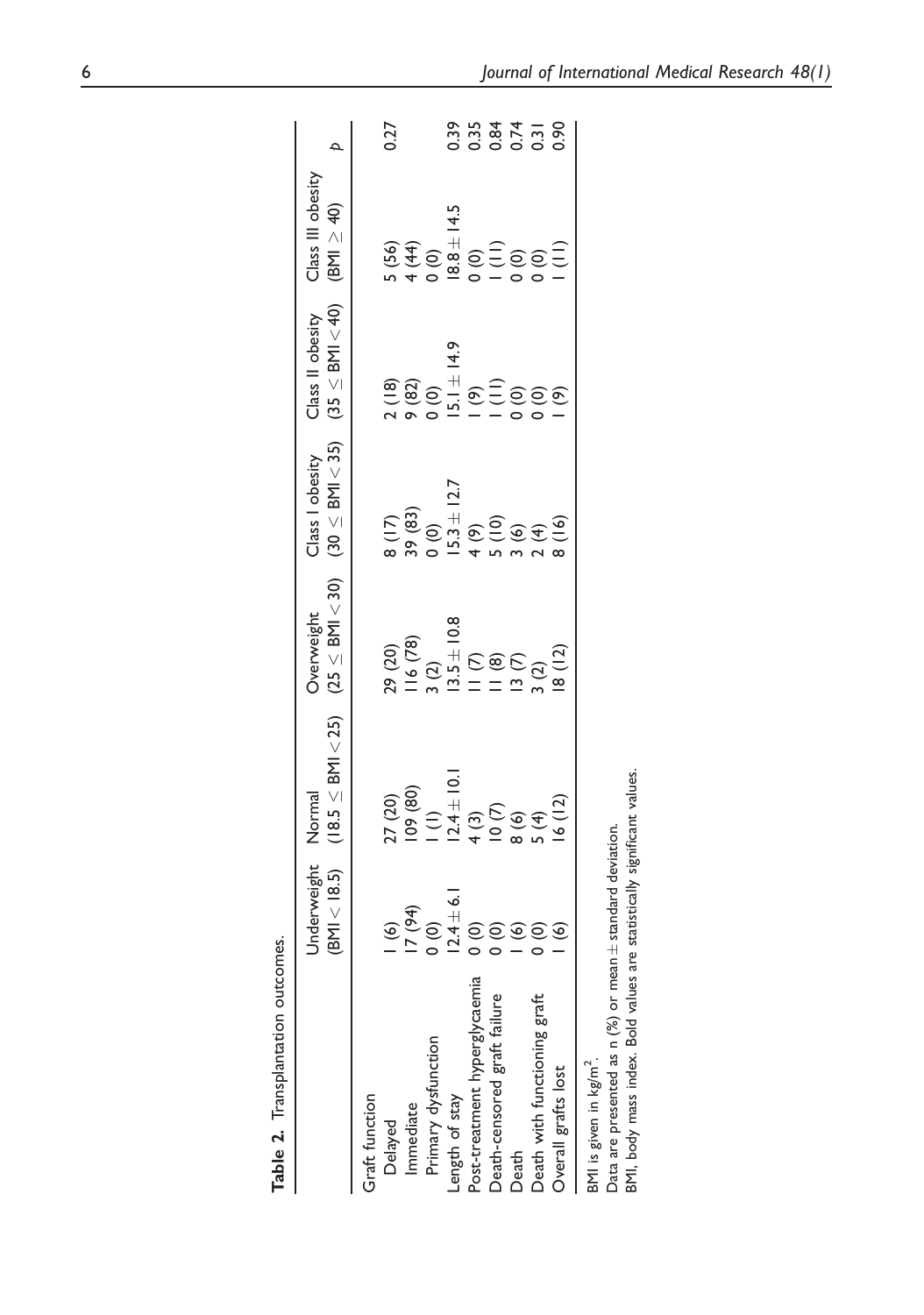

Figure 2. Overall graft survival during follow-up.

costs and reduced aggressiveness; therefore, all patients are eligible. Dietary advice should be individualised and include meal plans, exercise plans, and specific goals $^{12}$ . this is significantly associated with weight loss in the short term, but a high dropout rate and substantial weight regain have been described. Most importantly, no cases of drug malabsorption or complications have been reported to date. This cannot be said for bariatric surgery, which is the best treatment option for severe obesity. $^{13}$  Furthermore, the long-term results significantly increase the impact of any dietary interventions, although malabsorptive procedures can impact the KTR's immunosuppression dose, and there is uncertainty about possible effects on kidney function (e.g., enteric oxalate nephropathy).<sup>14</sup>

Although there are surgery-related risks when choosing a weight loss strategy, we believe that bariatric procedures should be more strongly recommended in the post-transplant than pre-transplant scenario for patients with end-stage renal disease.<sup>15,16</sup>

We have shown that using a BMI cut-off is not reasonable in terms of transplant survival, and in fact our hospital does not rely on this parameter for the whole kidney transplant program. $17$  However, some centres might be reluctant to adopt broader acceptance criteria.<sup>18</sup> Therefore, a possible way to increase transplant eligibility would be the use of robotic kidney transplantation. This technique has been proven to allow surgery in patients with extremely high BMIs with less postoperative pain and fewer wound complications, such as surgical site infections and hernia. This could be particularly advantageous in terms of overall costs and rehospitalisation, although there are initial capital costs associated with this procedure.<sup>19</sup>

Finally, we believe that tailored immunosuppression is key. Our centre's policy is to withdraw steroids early, within the first week after transplantation.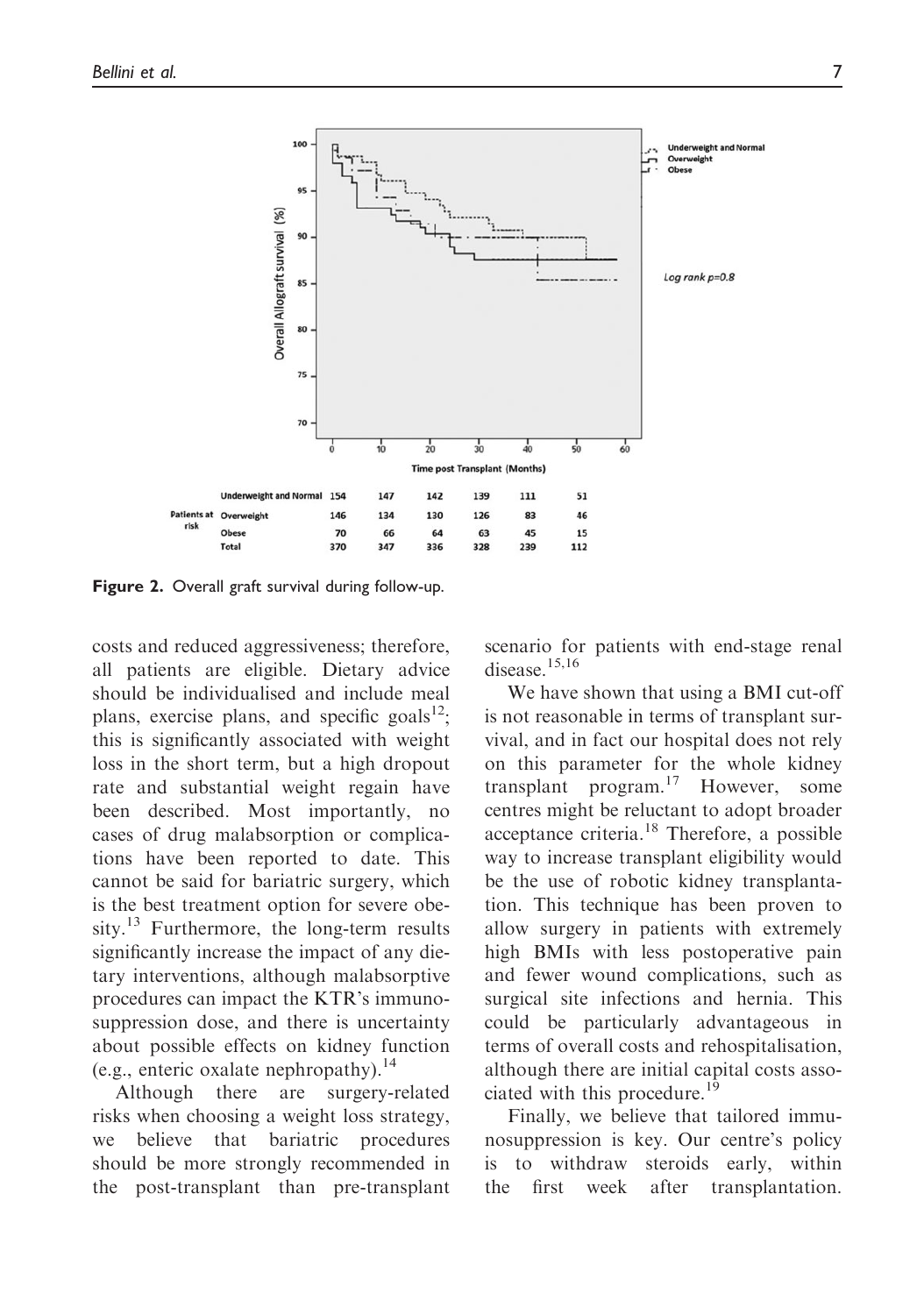This might contribute to ameliorating the outcome in the high-BMI population because in fact there is no difference in the incidence of post-transplant diabetes (Table 2), given that obesity is associated with an increased risk of steroid-induced diabetes.<sup>20</sup> In our view, a possible way forward would be the use of new drugs as belatacept, which has a better metabolic risk profile and may thus reduce drug-induced toxicities such as hypertension and  $diahetes$ <sup>21</sup>

## Meeting presentations

Association of Surgeons of Great Britain and Ireland, 7–9 May 2019, Telford, UK<sup>22</sup>: European Society Organ Transplantation Congress, 15–18 September 2019, Copenhagen, DE.<sup>23</sup>

### Authors' contributions

Maria Irene Bellini designed the study, analysed the data, and wrote the paper. Kostas Koutroutsos analysed the data and wrote the paper. Hanna Nanapragasam collected the data. Emily Duerloo participated in writing the article. Jack Galliford and Paul Elliot Herbert reviewed the article and provided clinical input.

#### Declaration of conflicting interest

The authors declare that there is no conflict of interest.

### Ethics statement

All procedures performed in studies involving human participants were in accordance with the ethical standards of the institutional and/or national research committee and with the 1964 Helsinki declaration and its later amendments or comparable ethical standards.

#### Funding

This research was supported by Imperial College London.

#### Informed consent

For this type of study, formal consent is not required.

### ORCID iD

Maria Irene Bellini **D** [https://orcid.org/0000-](https://orcid.org/0000-0003-0730-4923) [0003-0730-4923](https://orcid.org/0000-0003-0730-4923)

#### References

- 1.<https://www.nice.org.uk/> "Renal replacement therapy and conservative management" accessed 9 November 2018.
- 2. Bellini MI, Paoletti F and Herbert PE. Obesity and bariatric intervention in patients with chronic renal disease. J Int Med Res 2019; 47: 2326–2341.
- 3. Obesity and overweight. World Health Organisation. Updated March 2011. [http://www.who.int/mediacentre/factsheets/](http://www.who.int/mediacentre/factsheets/fs311/en) [fs311/en.](http://www.who.int/mediacentre/factsheets/fs311/en)
- 4. Al-Bahri S, Fakhry TK, Gonzalvo JP, et al. Bariatric surgery as a bridge to renal transplantation in patients with end-stage renal disease. Obes Surg 2017; 27: 2951–2955.
- 5. Harhay MN, Ranganna K, Boyle SM, et al. Association between weight loss before deceased donor kidney transplantation and posttransplantation outcomes. Am J Kidney Dis 2019; 74: 361–372.
- 6. Johansen KL, Young B, Kaysen GA, et al. Association of body size with outcomes among patients beginning dialysis. Am J Clin Nutr 2004; 80: 324–332.
- 7. Levey AS, Bosch JP, Lewis JB, et al. A more accurate method to estimate glomerular filtration rate from serum creatinine: a new prediction equation. Modification of diet in renal disease study group. Ann Intern Med 1999; 130: 461–470.
- 8. Bellini MI, Koutroutsos K, Galliford J, et al. One-year outcomes of a cohort of renal transplant patients related to BMI in a steroid-sparing regimen. Transplant Direct 2017; 3: e330.
- 9. Chang AR, Grams ME, Ballew SH, et al. Adiposity and risk of decline in glomerular filtration rate: meta-analysis of individual participant data in a global consortium. BMJ 2019; 364: k5301.